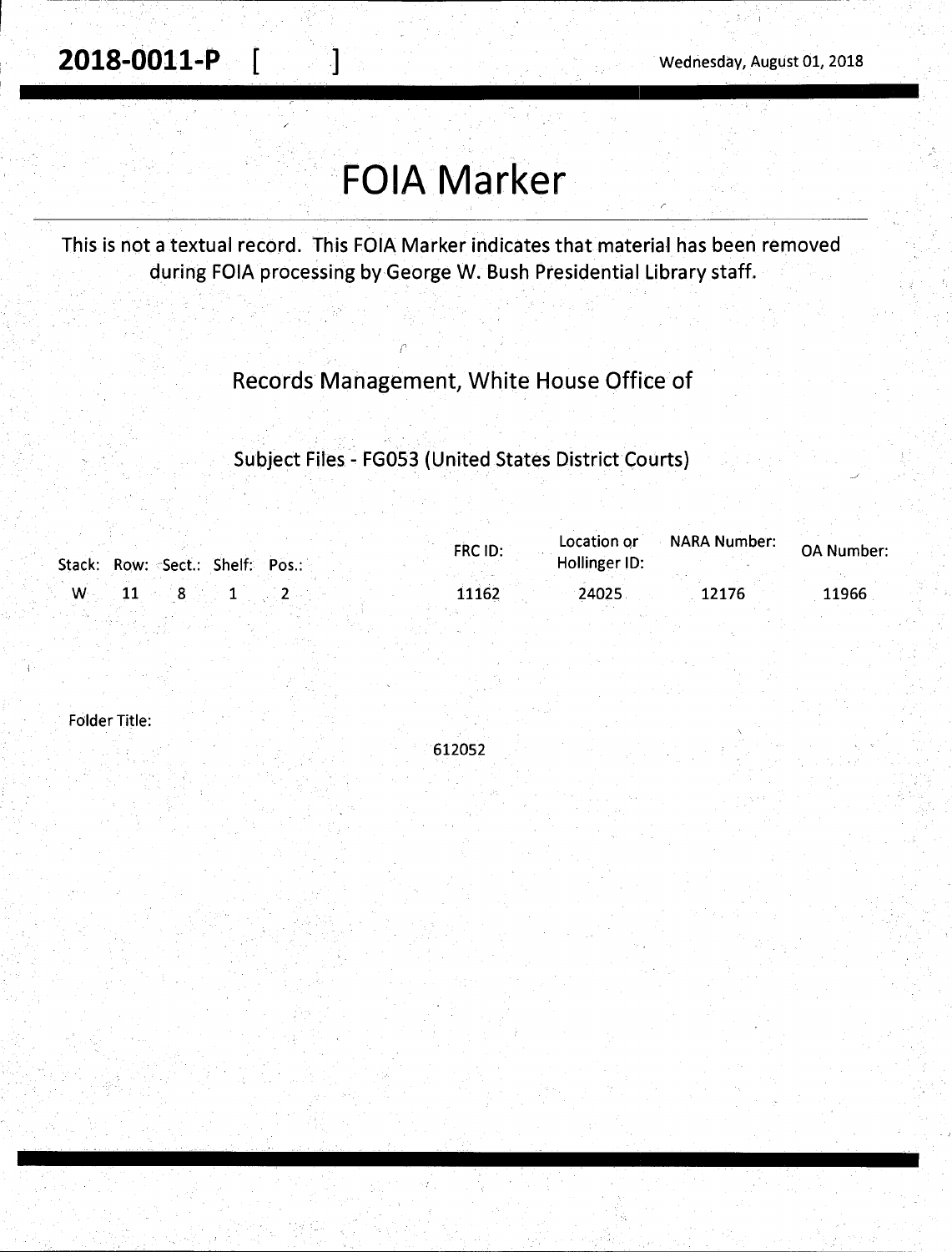## **Withdrawn/Redacted Material**  The George W. Bush Library

| <b>DOCUMENT</b><br>NO. | <b>FORM</b> | <b>SUBJECT/TITLE</b> |                                                   |                                                   | <b>PAGES</b> | <b>DATE</b>             | <b>RESTRICTION(S)</b> |
|------------------------|-------------|----------------------|---------------------------------------------------|---------------------------------------------------|--------------|-------------------------|-----------------------|
| 001                    | ∟etter      |                      | [Letter] - To: Brett Kavanaugh - From: DeLawrence |                                                   |              | $04/24/2003$ P2; P6/b6; |                       |
|                        |             | Beard                |                                                   |                                                   |              |                         |                       |
| 002                    | Letter      |                      |                                                   | [Letter] - To: Brett Kavanaugh - From: DeLawrence |              | 04/24/2003              | $P2$ ; P6/b6;         |
|                        |             | Beard                |                                                   |                                                   |              |                         |                       |

| <b>COLLECTION TITLE:</b>                                                       |                          |                                                |  |
|--------------------------------------------------------------------------------|--------------------------|------------------------------------------------|--|
| Records Management, White House Office of                                      |                          |                                                |  |
| <b>SERIES:</b><br><b>Subject Files - FG053 (United States District Courts)</b> |                          |                                                |  |
| <b>FOLDER TITLE:</b><br>612052                                                 |                          |                                                |  |
| FRC ID:<br>11162                                                               |                          |                                                |  |
|                                                                                | <b>RESTRICTION CODES</b> |                                                |  |
| Presidential Records Act - [44 U.S.C. 2204(a)]                                 |                          | Freedom of Information Act - [5 U.S.C. 552(b)] |  |

#### P1 National Security Classified Information [(a)(1) of the PRA]

- P2 Relating to the appointment to Federal office [(a)(2) of the PRA]
- P3. Release would violate a Federal statute  $[(a)(3)$  of the PRA]
- P4 Release would disclose trade secrets or confidential commercial or
- financial information  $[(a)(4)$  of the PRA]
- PS Release would disclose confidential advice between the President and his advisors, or between such advisors [a)(5) of the PRA]
- P6 Release would constitute a clearly unwarranted invasion of personal privacy [(a)(6) of the PRA]
- PRM. Personal record misfile defined in accordance with 44 U.S.C. 2201(3).
- Deed of Gift Restrictions
- A. Closed by Executive Order 13526 governing access to national security information.
- B. Closed by statute or by the agency which originated the document. C. Closed in accordance with restrictions contained in donor's deed of gift.
- $b(1)$  National security classified information  $[(b)(1)$  of the FOIA] b(2) Release would disclose internal-personnel rules.and practices of
- an agency  $[(b)(2)$  of the FOIA] b(3) Release would violate a Federal statute [(b)(3) of the FOIA]
- b(4) Release would disclose trade secrets or confidential or financial information [(b)(4) of the FOIA]
- b(6) Release would constitute a clearly unwarranted invasion of personal privacy  $[(b)(6)$  of the FOIA]
- b(7) Release would disclose information compiled for law enforcement purposes [(b)(7) of the FOIA]
- b(8) Release would disclose information concerning the regulation of financial institutions [(b)(8) of the FOIA)
- b(9) Release would disclose geological or geophysical information concerning wells [(b)(9) of the FOIA)

Records Not Subject to FOIA

)

Court Sealed - The document is withheld under a court seal and is not subject to the Freedom of Information Act.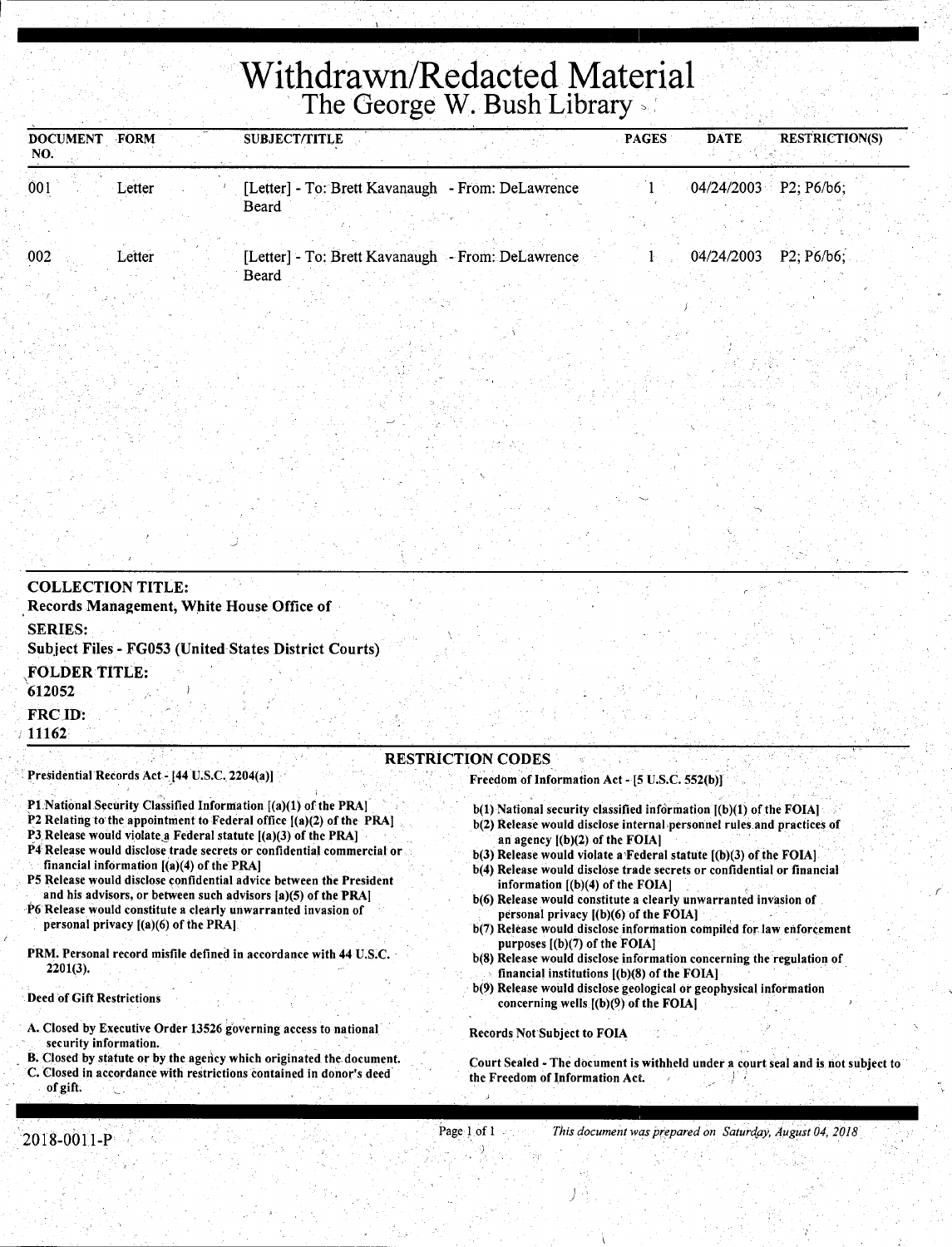Withdrawal Marker The George W. Bush Library

| <b>FORM</b> | <b>SUBJECT/TITLE</b> |                                                         | <b>PAGES</b> | <b>DATE</b>             | <b>RESTRICTION(S)</b> |
|-------------|----------------------|---------------------------------------------------------|--------------|-------------------------|-----------------------|
|             |                      |                                                         |              |                         |                       |
| Letter      |                      | [Letter] - To: Brett Kavanaugh - From: DeLawrence Beard |              | $04/24/2003$ P2; P6/b6; |                       |

### This marker identifies the original location of the withdrawn item listed above. For a complete list of items withdrawn from this folder, see the Withdrawal/Redaction Sheet at the front of the folder.

| <b>COLLECTION:</b>                                                      |                        |
|-------------------------------------------------------------------------|------------------------|
| Records Management, White House Office of                               |                        |
| <b>SERIES:</b><br>Subject Files - FG053 (United States District Courts) |                        |
| <b>FOLDER TITLE:</b>                                                    |                        |
| 612052                                                                  |                        |
| <b>FRC ID:</b><br>11162                                                 | FOIA IDs and Segments: |
| OA Num.:                                                                | 2018-0011-P            |
| <b>11966</b>                                                            |                        |
| NARA Num.:<br>12176                                                     |                        |

#### RESTRICTION CODES

Presidential Records Act - [44 U.S.C. 2204(a)]

- P1 National Security Classified Information [(a)(1) of the PRA]
- P2 Relating to the appointment to Federal office [(a)(2) of the PRA]
- P3 Release would violate a Federal statute  $[(a)(3)$  of the PRA]
- P4 Release would disclose trade secrets or confidential commercial or financial information  $[(a)(4)$  of the PRA]
- P5 Release would disclose confidential advice between the President and his advisors, or between such advisors  $[a)(5)$  of the PRA]
- P6. Release would constitute a clearly unwarranted invasion of personal privacy  $[(a)(6)$  of the PRA]
- PRM. Personal record misfile defined in accordance with 44 U.S.C.  $2201(3)$ .
- Deed of Gift Restrictions
- A. Closed by Executive Order 13526 governing access to national security information.
- . B. Closed by statute or by the agency which originated the document.
- C. Closed in accordance with restrictions contained in donor's deed of gift.
- Freedom of Information Act [5 U.S.C. 552(b)]
	- $b(1)$  National security classified information  $[(b)(1)$  of the FOIA]
	- b(2) Release would disclose internal personnel rules and practices of . an agency [(b)(2) of the FOIA] . ·' . . . . .
	- $b(3)$  Release would violate a Federal statute  $[(b)(3)$  of the FOIA]
	- b(4) Release would disclose frade secrets or confidential or financial information [(b)(4) of the FOIA]
	- b(6) Release would constitute a clearly unwarranted invasion of personal privacy [(b)(6) of the FOIA] .
	- . b(7) Release would disclose information compiled for law enforcement purposes  $[(b)(7)$  of the FOIA]
	- $b(8)$  Release would disclose information concerning the regulation of. financial institutions  $[(b)(8)$  of the FOIA]
	- b(9) Release would disclose geological or geophysical information concerning wells  $[(b)(9)$  of the FOIA]

Records Not Subject to FOIA

Court Sealed - The document is withheld under a court seal and is not subject to the Freedom of Information Act.